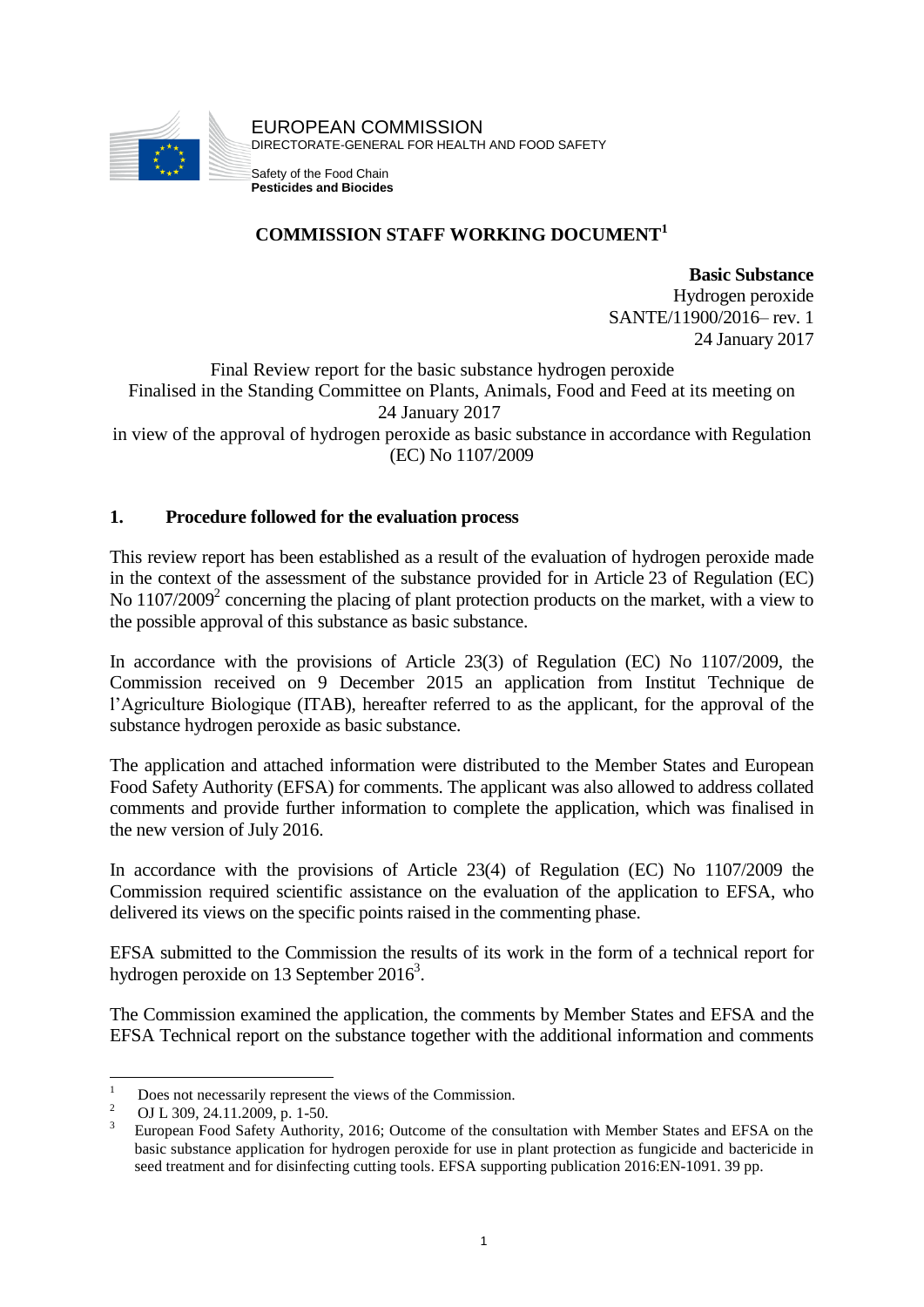provided on it by the applicant, before finalising the current draft review report, which was referred to the Standing Committee on Plants, Animals, Food and Feed for examination. The draft review report was finalised in the meeting of the Standing Committee of 24 January 2017.

The present review report contains the conclusions of the final examination by the Standing Committee. Given the importance of the EFSA technical report, and the comments and clarifications submitted (background document C), all these documents are also considered to be part of this review report.

#### **2. Purposes of this review report**

This review report, including the background documents and appendices thereto, has been developed in support of the **Commission Implementing Regulation (EU) 2017/409**<sup>4</sup> concerning the approval of hydrogen peroxide as basic substance under Regulation (EC) No 1107/2009.

The review report will be made available for public consultation by any interested parties.

Without prejudice to the provisions of Regulation (EC) No  $178/2002^5$ , in particular with respect to the responsibility of operators, following the approval of hydrogen peroxide as basic substance, operators are responsible for using it for plant protection purposes in conformity with the legal provisions of Regulation (EC) No 1107/2009 and with the conditions established in the sections 4, 5 and Appendixes I and II of this review report.

EFSA will make available to the public all background documents and the final Technical Report of EFSA, as well as the application without the Appendixes and excluding any information for which confidential treatment is justified in accordance with the provisions of Article 63 of Regulation (EC) No 1107/2009.

Products containing exclusively one or more basic substances do not require authorisation in line with derogation set under Article 28 of Regulation (EC) No 1107/2009. As a consequence, no further assessment will be carried out on such products. However, the Commission may review the approval of a basic substance at any time in conformity with the provisions of Article 23(6) of Regulation (EC) No 1107/2009.

#### **3. Overall conclusion in the context of Regulation (EC) No 1107/2009**

The overall conclusion based on the application, including the results of the evaluation carried out with the scientific assistance of EFSA, is that there are clear indications that it may be expected that hydrogen peroxide fulfils the criteria of Article 23.

<sup>&</sup>lt;u>.</u> OJ L 63, 9.3.2017, p. 95–97.

<sup>5</sup> OJ L 31, 1.2.2002 p. 1-24 - Regulation (EC) No 178/2002 of the European Parliament and of the Council of 28 January 2002 laying down the general principles and requirements of food law, establishing the European Food Safety Authority and laying down procedures in matters of food safety.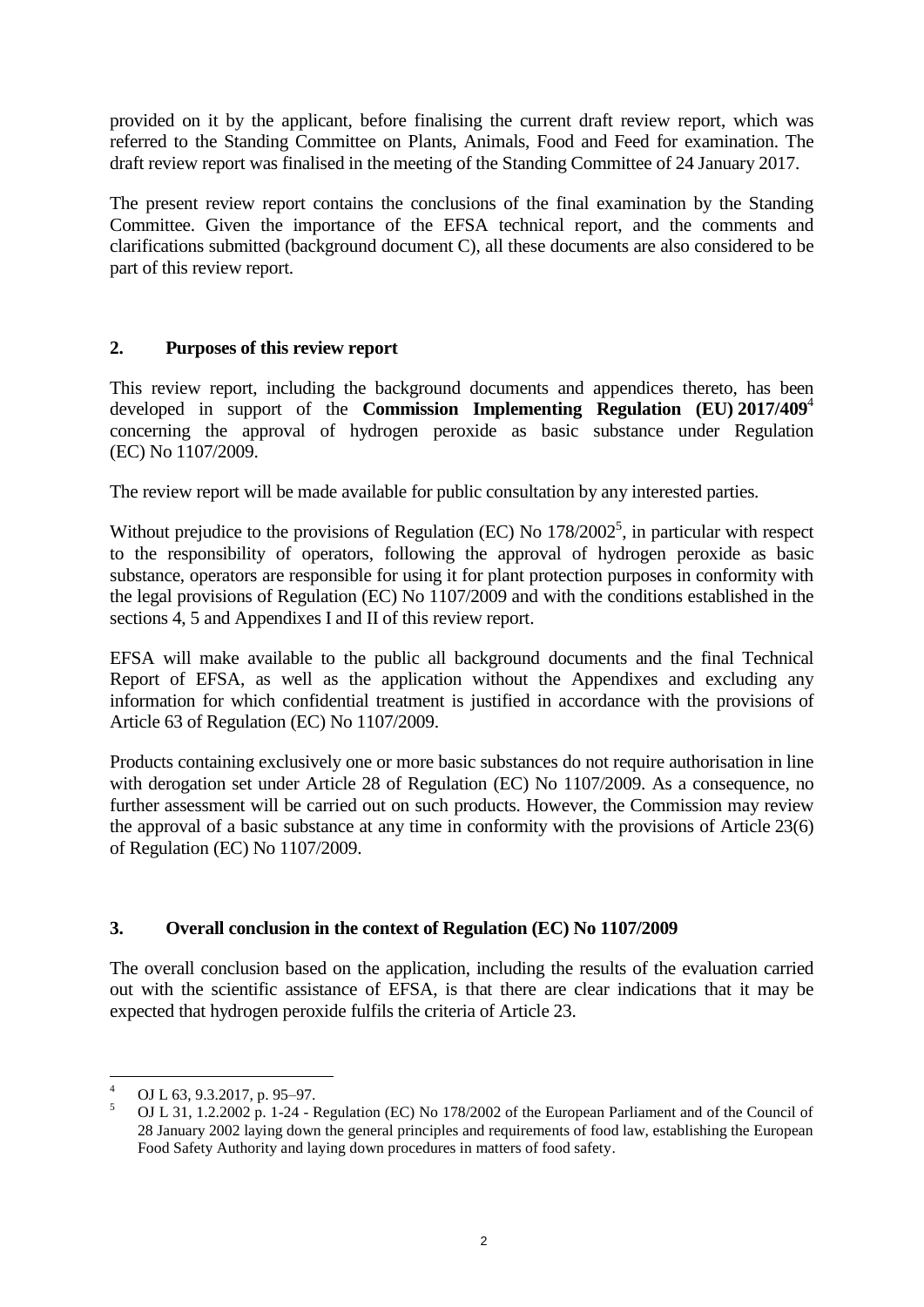Hydrogen peroxide does not fulfil the criteria of a 'foodstuff' as defined in Article 2 of Regulation (EC) No 178/2002.

Considering the EFSA conclusions on the basic substance application for hydrogen peroxide, the rate of application and the conditions of use which are described in detail in Appendix I and II, it is concluded that the use of hydrogen peroxide would not lead to concerns for human health. Furthermore, the conditions of use are not expected to lead to the presence of residues of concern in food or feed commodities.

Hydrogen peroxide does not have an inherent capacity to cause endocrine disrupting (according to the interim criteria in Regulation (EC) No 1107/2009), neurotoxic or immunotoxic effects and is not predominantly used for plant protection purposes but nevertheless is useful in plant protection in a product consisting of the substance and water. Finally, it is not placed on the market as a plant protection product.

It can be concluded that the substance has neither an immediate or delayed harmful effect on human or animal health nor an unacceptable effect on the environment when used in accordance with the supported uses as described in Appendix II.

In fact, these indications were reached within the framework of the uses which were supported by the applicant and mentioned in the list of uses supported by available data (attached as Appendix II to this review report) and therefore, they are also subject to compliance with the particular conditions and restrictions in sections 4 and 5 of this report.

Extension of the use pattern beyond those described above will require an evaluation at Community level in order to establish whether the proposed extensions of use can still satisfy the requirements of Article 23 of Regulation (EC) No 1107/2009.

The following points were considered as open by EFSA (2016) for hydrogen peroxide, reasons follow to explain why the risk is considered negligible:

Chapter 5 – Impact on human and animal health

1

 *With regards to the impact on human and animal health, a number of potential adverse effects are reported mainly after oral ingestion that would require a doseresponse characterisation to perform a proper risk assessment relevant to operators, workers, bystanders and to residential exposure. Therefore the information provided is insufficient to conclude on the non-dietary exposure risk assessment.*

Since the ready-made hydrogen peroxide solutions are used for disinfection of agricultural cutting tools and for seed treatment and not sprayed, exposure by operators, workers, bystanders and residents via the oral route can be assumed to be negligible. Moreover, the risk of the biocidal use of hydrogen peroxide solutions (<5%) as a hand disinfectant in hospital and food industry use was considered to be acceptable by the Biocidal Products Committee of the European Chemicals Agency<sup>6</sup>.

<sup>6</sup> European Chemical Agency, Biocidal Products Committee (BPC): Opinion on the application for approval of the active substance: Hydrogen peroxide, Product type: 1, ECHA/BPC/39/2015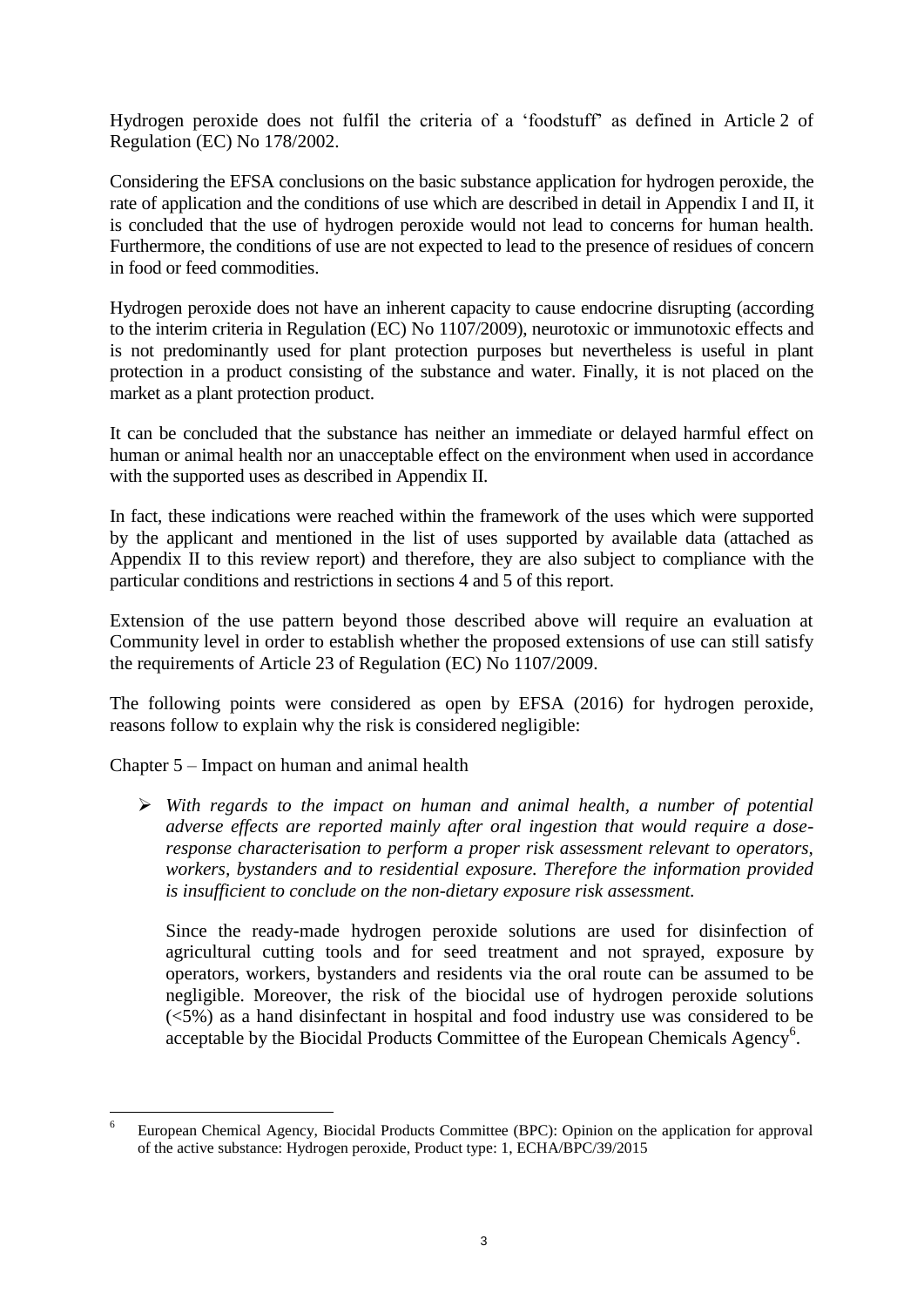*Regarding skin, eye, respiratory tract irritation and/or corrosivity and repeated inhalation toxicity, low concern would be assumed at concentrations below 5% due to a low irritation potential; however 5%, the highest concentration proposed to be used for disinfection of mechanical cutting tools, require classification as Eye Irrit. 2, H319: Causes serious eye irritation.*

As noted in the EFSA technical report, solutions of hydrogen peroxide below 5% are not classified as Eye Irrit. 2. The intended use of the basic substance considers only solutions with a concentration lower than 5%, as described in the table of intended uses in Appendix II.

#### **4. Identity and biological properties**

The main properties of hydrogen peroxide are given in Appendix I.

The active substance is to be used in a ready-made solution with a concentration below 5%. The hydrogen peroxide used for the manufacture of the solution shall have a purity according to the FAO JECFA specifications.

It has been established that for hydrogen peroxide as notified by the applicant, no relevant impurities are considered, on the basis of information currently available, of toxicological, ecotoxicological or environmental concern.

#### **5. Particular conditions to be taken into account in relation to the uses as basic substance of hydrogen peroxide**

Hydrogen peroxide must be identified by the specifications given in Appendix I and must be used in compliance with conditions of supported uses as reported in Appendixes I and II.

The following conditions for use deriving from assessment of the application have to be respected by users:

- Only uses as basic substance being a fungicide and bactericide in seed treatment and for disinfecting agricultural cutting tools are approved.

Use of hydrogen peroxide must be in compliance with conditions specified in the Appendixes I and II of this review report.

On the basis of the proposed and supported uses (as listed in Appendix II), no particular issues have been identified.

#### **6. List of studies to be generated**

No further studies were identified which were at this stage considered necessary.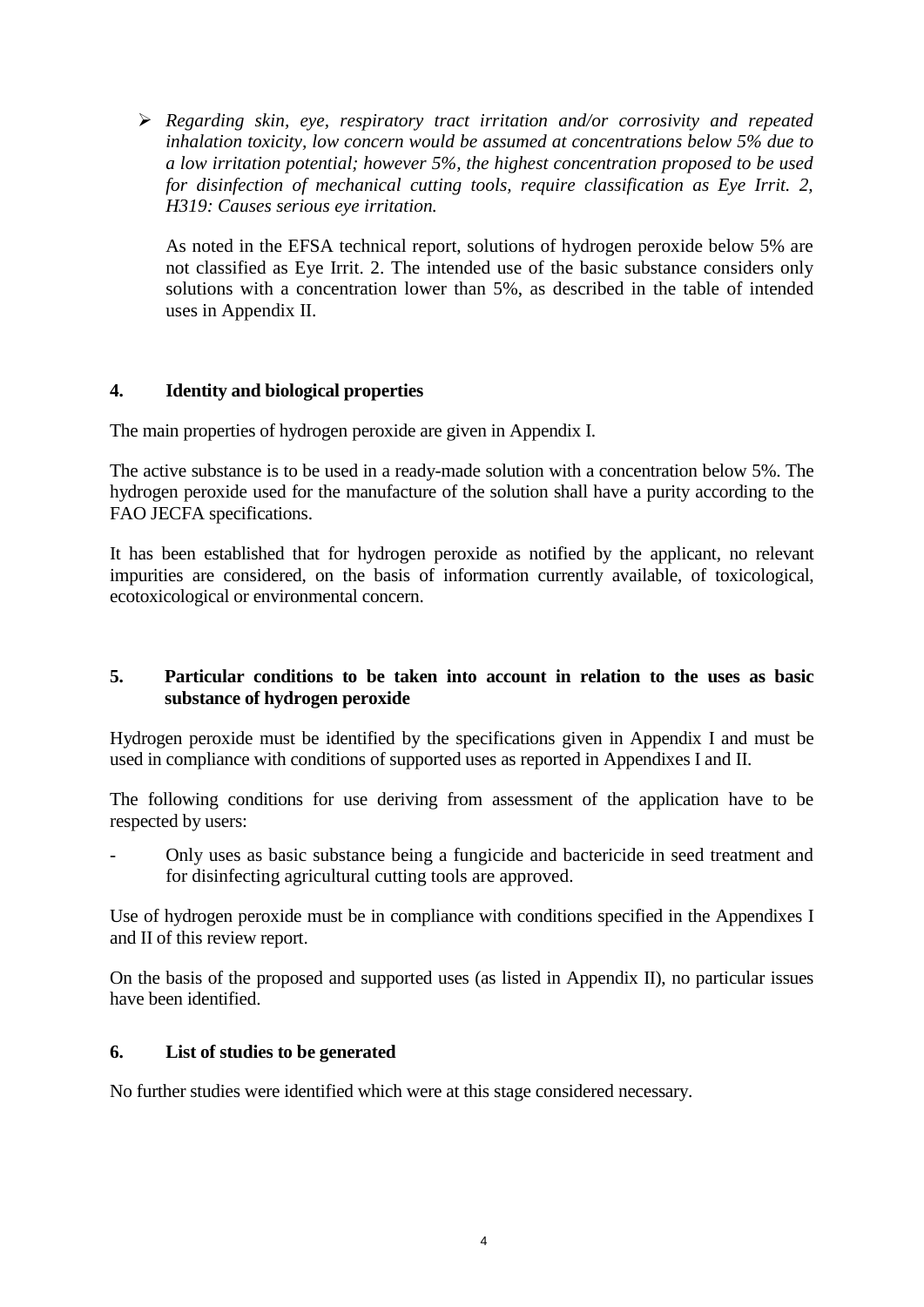#### **7. Updating of this review report**

The information in this report may require to be updated from time to time to take account of technical and scientific developments as well as of the results of the examination of any information referred to the Commission in the framework of Articles 23 of Regulation (EC) No 1107/2009. Any such adaptation will be finalised in the Standing Committee on Plants, Animals, Food and Feed, as appropriate, in connection with any amendment of the approval conditions for hydrogen peroxide in Part C of Annex of the Regulation (EC) No 540/2011.

#### **8. Recommended disclosure of this review report**

Considering the importance of the respect of the approved conditions of use and the fact that a basic substance will be not placed on the market as plant protection product, hence, no further assessment will have to be carried out on it, it is very important to inform not only applicants but also potential users on the existence of this review report.

It is therefore recommended that the competent authorities of Member States will make available such report to the general public and operators by means of their national relevant websites and by any other appropriate form of communication to ensure that the information reaches potential users.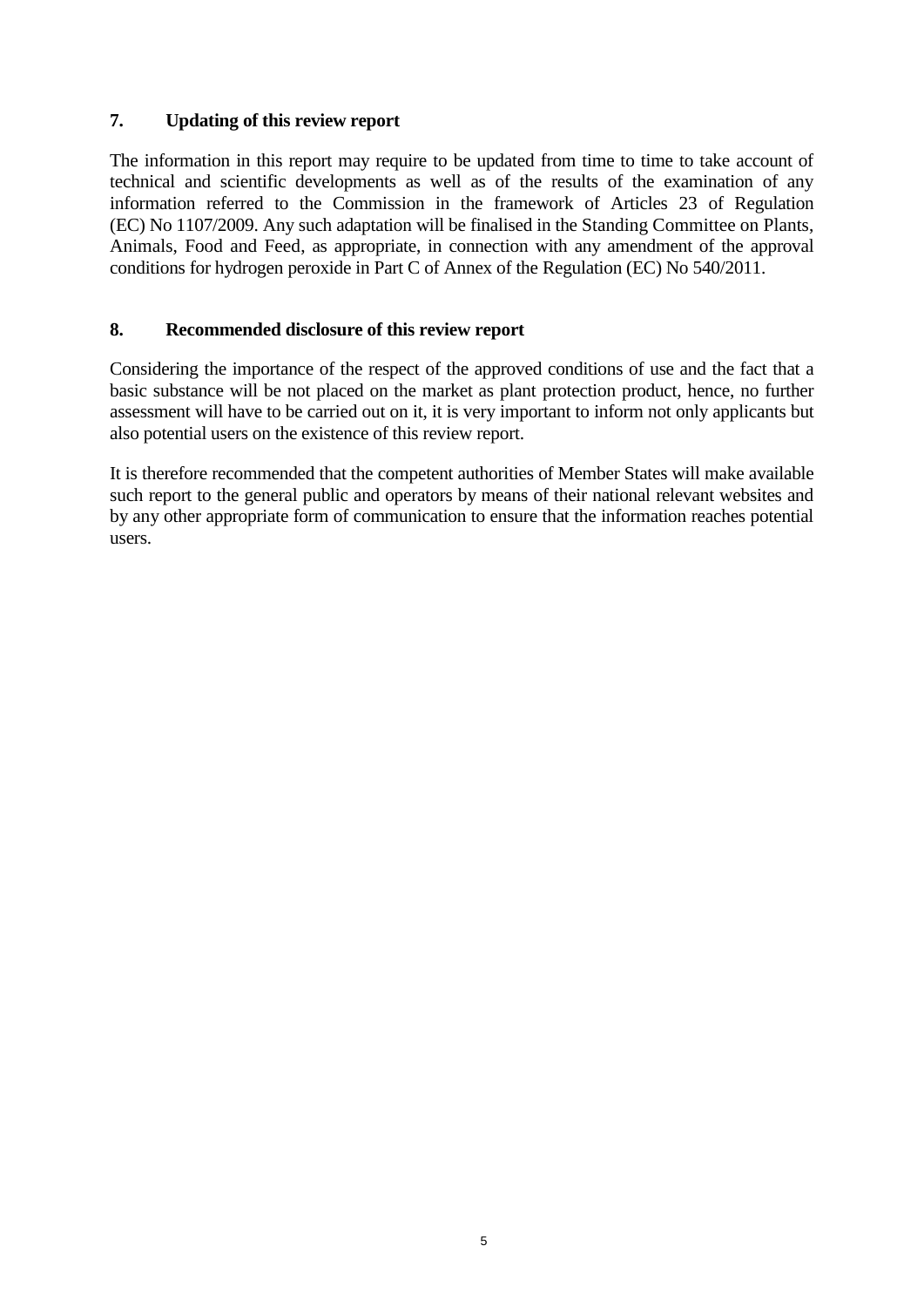## **APPENDIX I**

# **Identity and biological properties**

# HYDROGEN PEROXIDE

| <b>Common name</b>                       | Hydrogen peroxide                                                                                                                                       |  |  |  |  |  |  |  |  |  |  |
|------------------------------------------|---------------------------------------------------------------------------------------------------------------------------------------------------------|--|--|--|--|--|--|--|--|--|--|
| Chemical name (IUPAC)                    | Hydrogen peroxide                                                                                                                                       |  |  |  |  |  |  |  |  |  |  |
| <b>Chemical Name. (CA)</b>               | Hydrogen peroxide                                                                                                                                       |  |  |  |  |  |  |  |  |  |  |
| <b>CAS No</b>                            | 7722-84-1                                                                                                                                               |  |  |  |  |  |  |  |  |  |  |
| <b>CIPAC No and EEC No</b>               | Not applicable                                                                                                                                          |  |  |  |  |  |  |  |  |  |  |
| <b>FAO SPECIFICATION</b>                 | Not applicable                                                                                                                                          |  |  |  |  |  |  |  |  |  |  |
| <b>Purity</b>                            | Solution in water $(<5\%$ )<br>The hydrogen peroxide used to manufacture the solution shall<br>have a purity according to the FAO JECFA specifications. |  |  |  |  |  |  |  |  |  |  |
| <b>Molecular formula</b>                 | $H_2O_2$                                                                                                                                                |  |  |  |  |  |  |  |  |  |  |
| <b>Relevant impurities</b>               | Not applicable.                                                                                                                                         |  |  |  |  |  |  |  |  |  |  |
| Molecular mass and structural<br>formula | H <sub>2</sub> O <sub>2</sub><br>Molecular mass: $34.01$ g mol <sup>-1</sup>                                                                            |  |  |  |  |  |  |  |  |  |  |
| <b>Mode of Use</b>                       | Hydrogen peroxide as specified above to be used as water<br>solution for application as listed in Appendix II.                                          |  |  |  |  |  |  |  |  |  |  |
| Preparation to be used                   | solution<br>of<br>peroxide<br>ready-made<br>$< 5\%$<br>Hydrogen<br>concentration.                                                                       |  |  |  |  |  |  |  |  |  |  |
| <b>Function of plant protection</b>      | Fungicide, bactericide.                                                                                                                                 |  |  |  |  |  |  |  |  |  |  |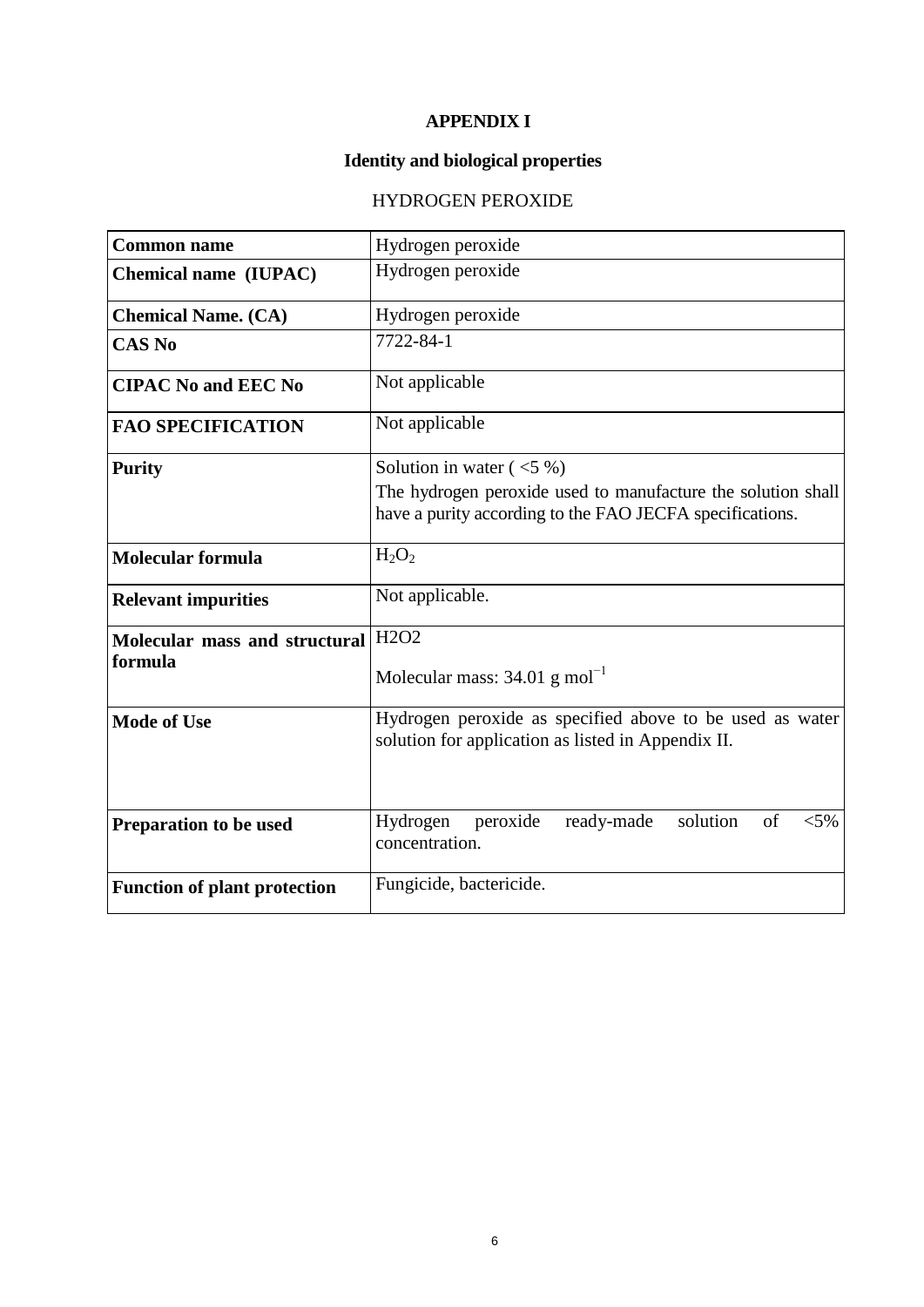# APPENDIX II

## **List of uses supported by available data HYDROGEN PEROXIDE**

| Crop and/or<br>situation<br>(a)                                                                                   | <b>Member</b><br><b>State</b><br>or<br><b>Country</b> | <b>Example</b><br>product<br>name<br><b>as</b><br>available<br>on the<br>market | $\mathbf{F}$<br>G<br>(b) | Pests or<br>group of pests<br>controlled<br>(c)                                               | <b>Formulation</b><br>Type<br>$(d-f)$                                                                                                                                                           | Conc<br>Of<br>a.i.<br>g/L<br>(i) | Method<br>kind<br>$(f-h)$  | Growth<br>stage<br>and<br>season<br>(j) | <b>Application</b><br>Number<br>min<br>max<br>(k)      | Interval<br>between<br>applications<br>(min) | kg<br>a.i./hl<br>$\min$<br>max<br>(g/hl) | Application rate per<br>treatment<br>Water<br>1/ha<br>min<br>max | kg<br>a.i./ha<br>min<br>max<br>(g/ha)<br>(1) | <b>Total</b><br>rate<br>kg<br>a.i./ha<br>min<br>max<br>(g/ha)<br>(1) | PHI<br>(days)<br>(m) | <b>Remarks</b>                                         |
|-------------------------------------------------------------------------------------------------------------------|-------------------------------------------------------|---------------------------------------------------------------------------------|--------------------------|-----------------------------------------------------------------------------------------------|-------------------------------------------------------------------------------------------------------------------------------------------------------------------------------------------------|----------------------------------|----------------------------|-----------------------------------------|--------------------------------------------------------|----------------------------------------------|------------------------------------------|------------------------------------------------------------------|----------------------------------------------|----------------------------------------------------------------------|----------------------|--------------------------------------------------------|
| Vegetables<br>Solanaceae<br>spp<br>like<br>Tomato<br>Lycopersicon<br>esculentum<br>bell pepper<br>Capsicum<br>spp | <b>EU</b>                                             | Generic<br>ready-<br>made<br>$< 5\%$<br>hydrogen<br>peroxide<br>solution        | G                        | Soil<br>bacteria<br>Ralstonia<br>Solanacerum<br><b>Botrytis</b><br><b>Botrytis</b><br>cinerea | Liquid for<br>disinfection<br>of agricultural<br>mechanical<br>cutting tools<br>Concerned<br>Tools<br>Small<br>Miscellaneous<br>equipment:<br>Cuttings<br>scissor with<br>injection<br>$(LS)$ * | 15<br>to<br>30                   | Apply<br>before<br>cutting | n.a.                                    | To be<br>applied<br>before<br>every use of<br>the tool | n.a.                                         | n.a.                                     | n.a.                                                             | n.a.                                         | n.a.                                                                 | n.a.                 | Waiting<br>period<br>30<br>seconds<br>after<br>washing |